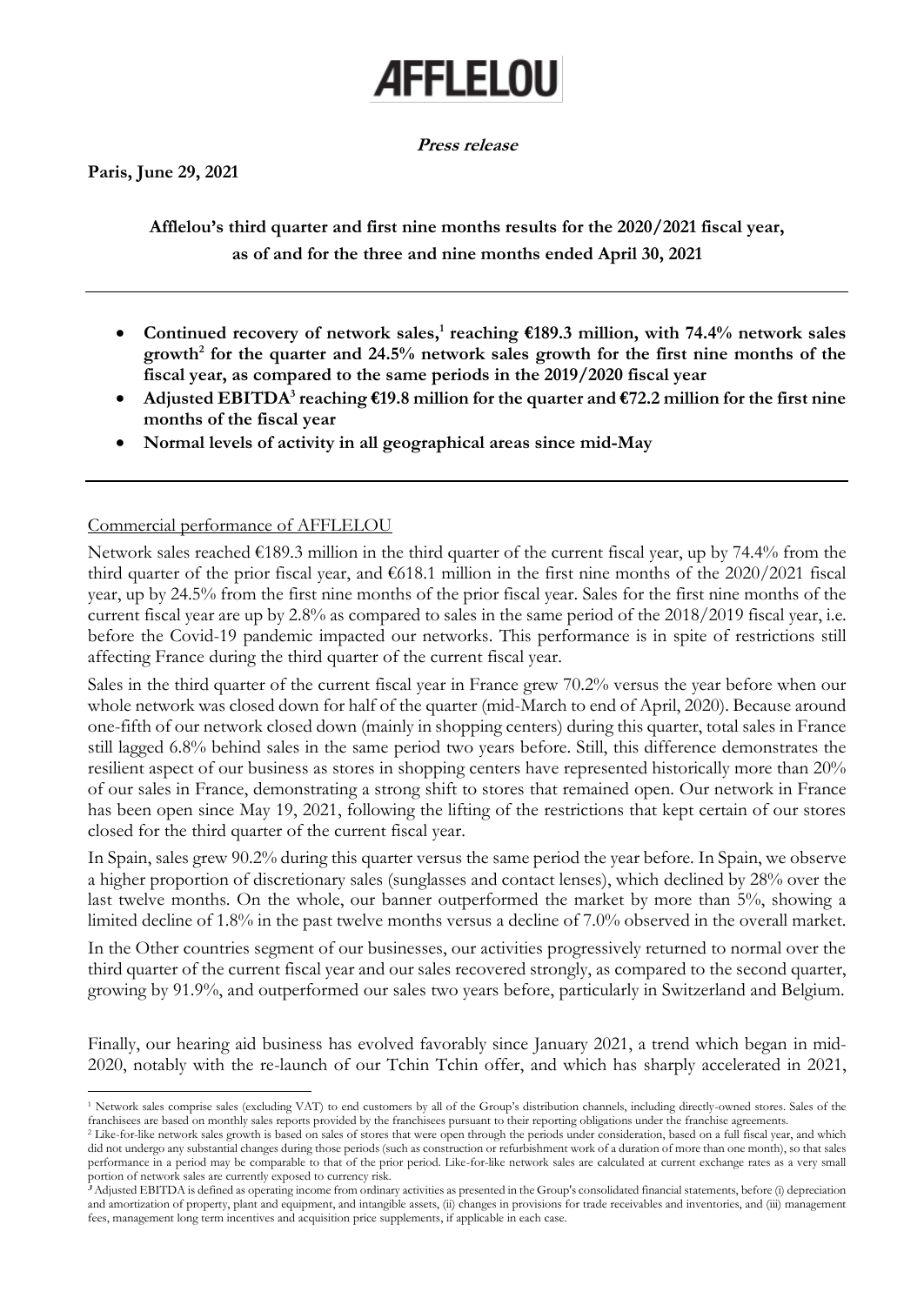along with the *100% Santé* changes in the French healthcare system, which enables the purchase of hearing aids at zero out of pocket cost to the consumer. Sales through the end of May grew by 50% versus the same period two years prior.

In terms of store count, the Group had 1,439 stores as of April 30, 2021, a net increase of nineteen stores as compared to April 30, 2020 and a net increase of ten stores as compared to July 31, 2020.

## Afflelou's financial performance

Adjusted EBITDA returned to almost normal levels in the third quarter of the current fiscal year, reaching €19.8 million (as compared to €4.2 million in the same period in 2020, including one month and a half of strict confinement). Adjusted EBITDA for the first nine months of the current fiscal year reached  $\epsilon$ 72.2 million, an increase of 39.1% from the same period two years before.

In France, Adjusted EBITDA was €15.7 million for the third quarter of the current fiscal year, which is lower than historical levels, due to approximately 150 of our stores being closed during the whole quarter, which especially impacted our directly owned stores perimeter. On the other hand, our hearing aids business performed well, growing rapidly from a breakeven position in recent periods. In Spain and in our Other countries segment, our profitability grew also sharply to  $\epsilon$ 3.4 million and  $\epsilon$ 0.7 million, as compared to €0.4 million and a loss of 0.3 million respectively, a year before, and stand for the first nine months significantly ahead performance during the same period two years before.

Cash generated during the quarter allowed us to further deleverage, thanks to operational performances and the repayment by franchisees of financial support given during the first confinement. As a result, the Group reduced its net debt (adjusted for sublease liabilities) to  $\epsilon$ 393.7 million as of April 30, 2021, as compared to €436.6 million as of July 31, 2020.

### Other recent events

### *Group's refinancing*

In May 2021, the Group reimbursed its senior secured notes in an outstanding amount of €415 million, and its government backed loan (PGE) for an amount of €30 million. Simultaneously, the Group issued €410 million of Senior Secured Fixed Rate Notes and €75 million of Senior Subordinated Floating Rate Notes. The proceeds of those new notes for a total amount of  $\epsilon$ 485 million, together with cash on balance sheet, allowed us to repay  $\epsilon$ 135 million of convertible bonds to our shareholders.

## *Management changes of the Afflelou Group*

The Group recently announced changes in its governance, with the appointment of Rachel Marouani as Non-Executive Chairwoman of the Group in November 2020 and Alain Pourcelot as Chief Executive Officer of the Group on May 21, 2021. Both Rachel Marouani and Alain Pourcelot have longstanding experience in the business-to-consumer environment, with deep experience in the digital segment as well as in the marketing aspects of business-to-consumer banners and brands.

\* \* \*

Alain Pourcelot, new Chief Executive Officer stated "*I'm proud to join a Group with such a strong image and business model. The recovery of Afflelou in a sector showing resilience through the Covid-19 pandemic offers headroom to grow in several directions: innovation, hearing aid and international development opportunities and digital transformation."*

\* \* \*